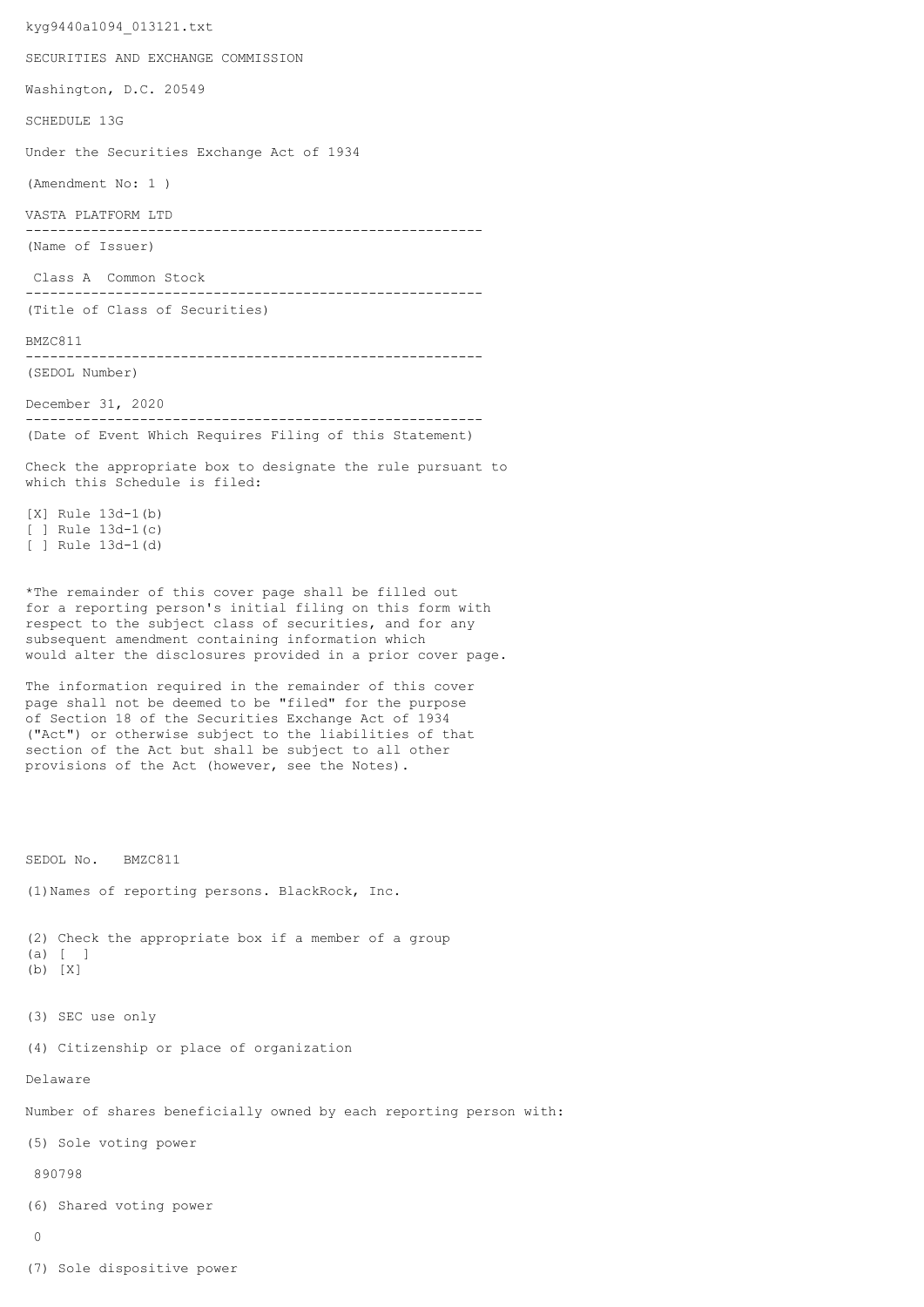```
 1113824
(8) Shared dispositive power
 \Omega(9) Aggregate amount beneficially owned by each reporting person
 1113824
(10) Check if the aggregate amount in Row (9) excludes certain shares
(11) Percent of class represented by amount in Row 9
 5.99%
(12) Type of reporting person
HC
Item 1.
Item 1(a) Name of issuer:
          -----------------------------------------------------------------------
VASTA PLATFORM LTD
Item 1(b) Address of issuer's principal executive offices:
 -----------------------------------------------------------------------
Av. Paulista, 901, 5th Floor
Bela Vista
Sao Paulo SP, 01310 100
Brazil
Item 2.
2(a) Name of person filing:
----------------------------------------------------------------------
BlackRock, Inc.
2(b) Address or principal business office or, if none, residence:
-----------------------------------------------------------------------
BlackRock, Inc.
55 East 52nd Street
New York, NY 10055
2(c) Citizenship:
 --------------------------------------------------------------------
 See Item 4 of Cover Page
2(d) Title of class of securities:
                                   -------------------------------------------------------------------
 Class A Common Stock
2(e) SEDOL No.:
See Cover Page
Item 3.
If this statement is filed pursuant to Rules 13d-1(b), or 13d-2(b) or (c),
check whether the person filing is a:
```
[ ] Broker or dealer registered under Section 15 of the Act;

] Bank as defined in Section 3(a)(6) of the Act;

[ ] Insurance company as defined in Section 3(a)(19) of the Act;

[ ] Investment company registered under Section 8 of the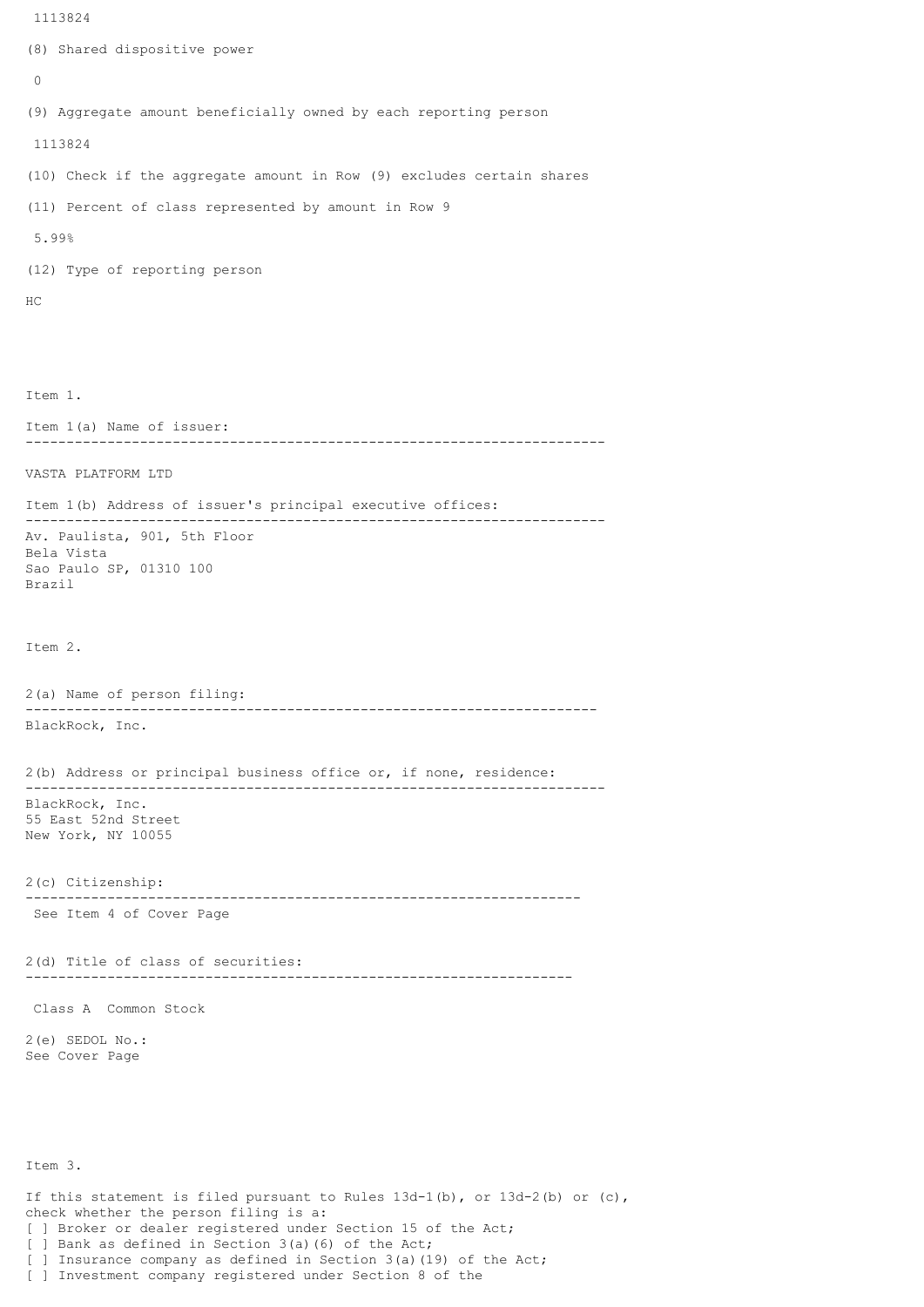Investment Company Act of 1940; [ ] An investment adviser in accordance with Rule  $13d-1$ (b)(1)(ii)(E); [ ] An employee benefit plan or endowment fund in accordance with Rule  $13d-1(b)(1)(ii)(F);$ [X] A parent holding company or control person in accordance with Rule  $13d-1(b)(1)(ii)(G);$ [ ] A savings associations as defined in Section 3(b) of the Federal Deposit Insurance Act (12 U.S.C. 1813); [ ] A church plan that is excluded from the definition of an investment company under section 3(c)(14) of the Investment Company Act of 1940; [ ] A non-U.S. institution in accordance with Rule  $240.13d-1(b)(1)(ii)(J);$ [ ] Group, in accordance with Rule 240.13d-1(b)(1)(ii)(K). If filing as a non-U.S. institution in accordance with Rule  $240.13d-1$ (b)(1)(ii)(J), please specify the type of institution: Item 4. Ownership Provide the following information regarding the aggregate number and percentage of the class of securities of the issuer identified in Item 1. Amount beneficially owned: 1113824 Percent of class 5.99% Number of shares as to which such person has: Sole power to vote or to direct the vote 890798 Shared power to vote or to direct the vote  $\Omega$ Sole power to dispose or to direct the disposition of 1113824 Shared power to dispose or to direct the disposition of  $\cap$ 

Item 5.

Ownership of 5 Percent or Less of a Class. If this statement is being filed to report the fact that as of the date hereof the reporting person has ceased to be the beneficial owner of more than 5 percent of the class of securities, check the following [ ].

Item 6. Ownership of More than 5 Percent on Behalf of Another Person

 If any other person is known to have the right to receive or the power to direct the receipt of dividends from, or the proceeds from the sale of, such securities, a statement to that effect should be included in response to this item and, if such interest relates to more than 5 percent of the class, such person should be identified. A listing of the shareholders of an investment company registered under the Investment Company Act of 1940 or the beneficiaries of employee benefit plan, pension fund or endowment fund is not required.

 Various persons have the right to receive or the power to direct the receipt of dividends from, or the proceeds from the sale of the common stock of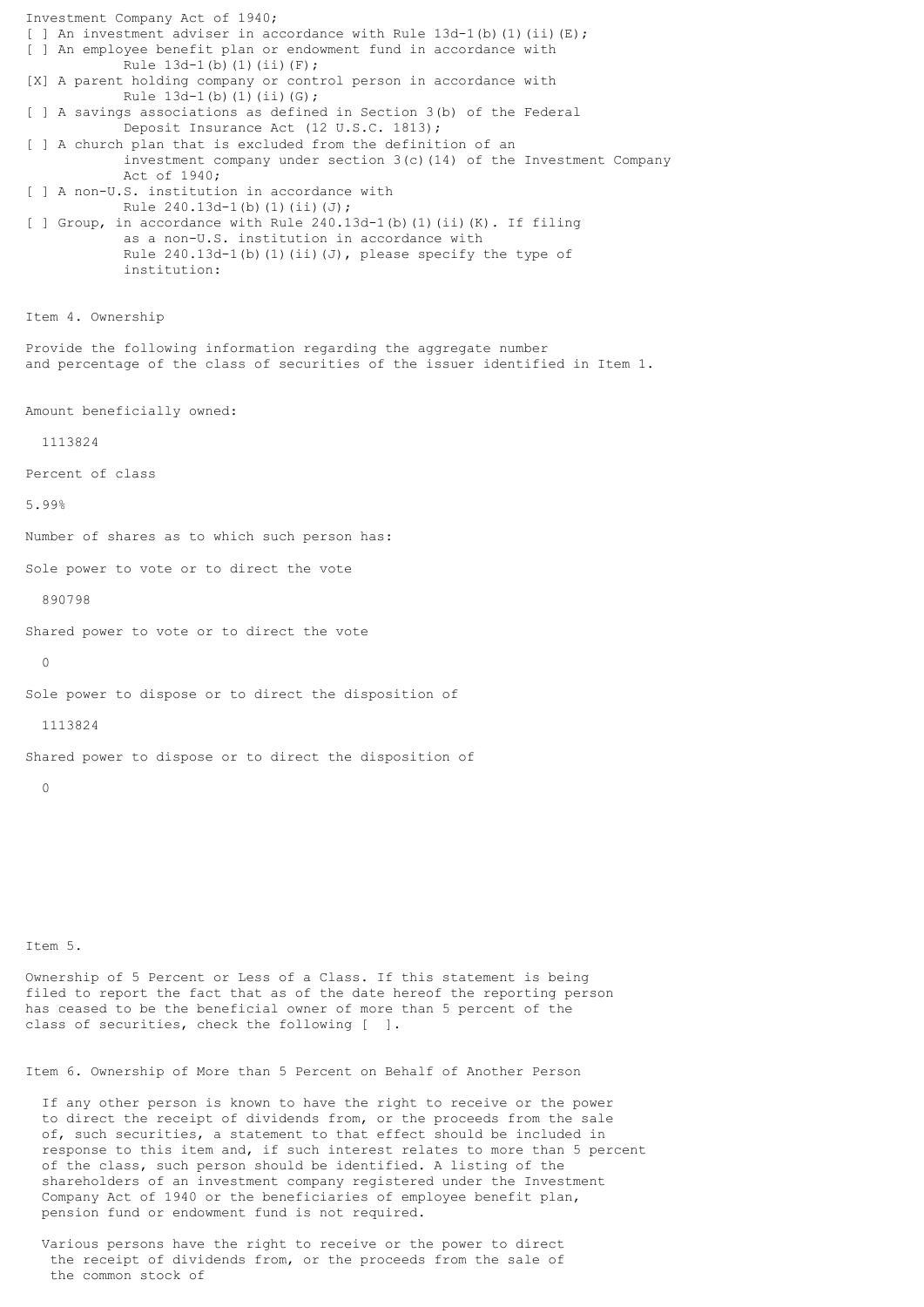VASTA PLATFORM LTD. No one person's interest in the common stock of VASTA PLATFORM LTD is more than five percent of the total outstanding common shares.

Item 7. Identification and Classification of the Subsidiary Which Acquired the Security Being Reported on by the Parent Holding Company or Control Person.

See Exhibit A

Item 8. Identification and Classification of Members of the Group

If a group has filed this schedule pursuant to Rule  $13d-1(b)$  (ii)(J), so indicate under Item 3(j) and attach an exhibit stating the identity and Item 3 classification of each member of the group. If a group has filed this schedule pursuant to Rule  $13d-1(c)$  or Rule  $13d-1(d)$ , attach an exhibit stating the identity of each member of the group.

## Item 9. Notice of Dissolution of Group

Notice of dissolution of a group may be furnished as an exhibit stating the date of the dissolution and that all further filings with respect to transactions in the security reported on will be filed, if required, by members of the group, in their individual capacity.

See Item 5.

## Item 10. Certifications

By signing below I certify that, to the best of my knowledge and belief, the securities referred to above were acquired and are held in the ordinary course of business and were not acquired and are not held for the purpose of or with the effect of changing or influencing the control of the issuer of the securities and were not acquired and are not held in connection with or as a participant in any transaction having that purpose or effect.

Signature.

After reasonable inquiry and to the best of my knowledge and belief, I certify that the information set forth in this statement is true, complete and correct.

Dated: January 31, 2021 BlackRock, Inc.

Signature: Spencer Fleming

-------------------------------------------

Name/Title Attorney-In-Fact

The original statement shall be signed by each person on whose behalf the statement is filed or his authorized representative. If the statement is signed on behalf of a person by his authorized representative other than an executive officer or general partner of the filing person, evidence of the representative's authority to sign on behalf of such person shall be filed with the statement, provided, however, that a power of attorney for this purpose which is already on file with the Commission may be incorporated by reference. The name and any title of each person who signs the statement shall be typed or printed beneath his signature.

Attention: Intentional misstatements or omissions of fact constitute Federal criminal violations (see 18 U.S.C. 1001).